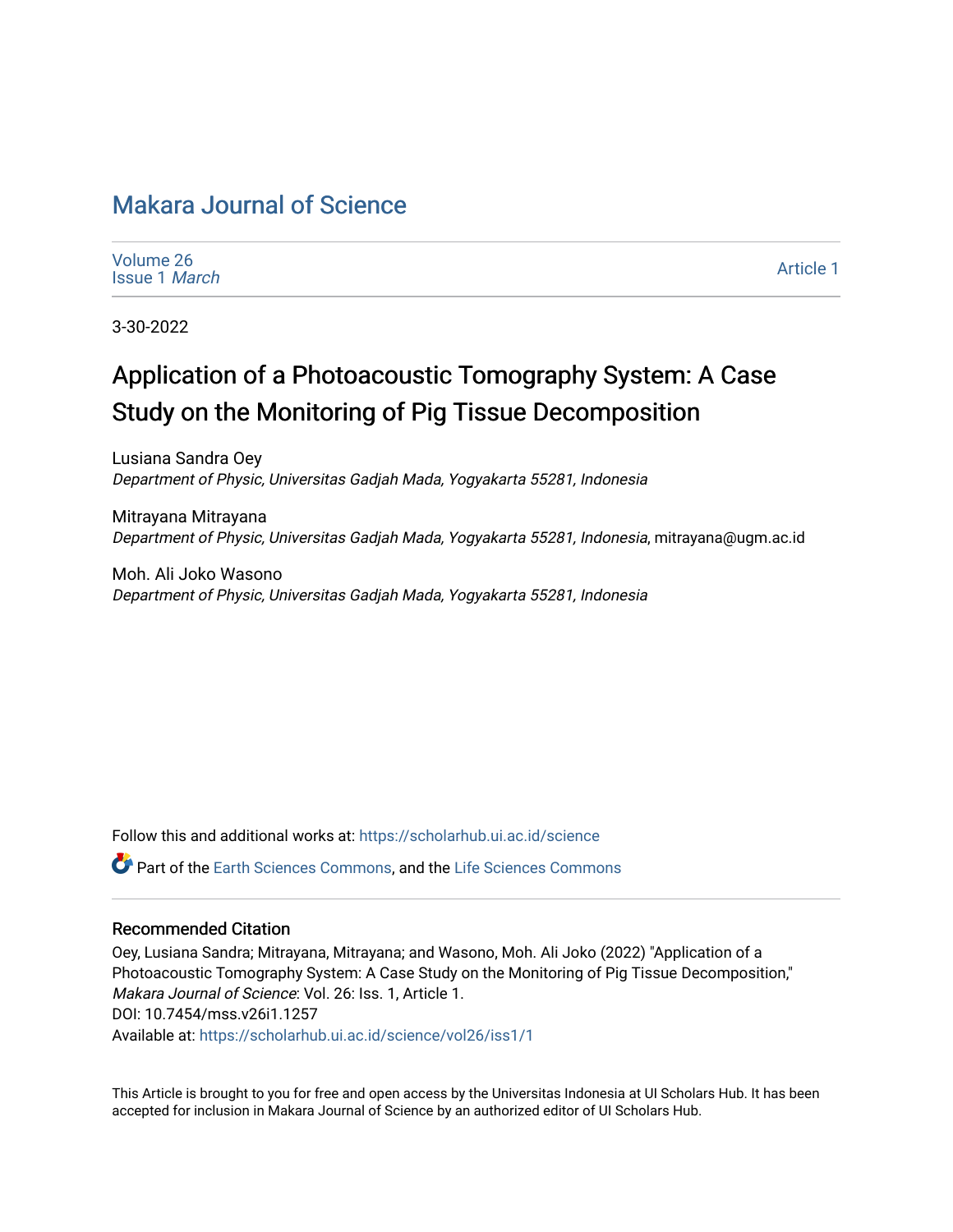### **Application of a Photoacoustic Tomography System: A Case Study on the Monitoring of Pig Tissue Decomposition**

Lusiana Sandra Oey, Mitrayana Mitrayana\* , and Moh. Ali Joko Wasono

Department of Physic, Universitas Gadjah Mada, Yogyakarta 55281, Indonesia

*\*E-mail: mitrayana@ugm.ac.id*

Received July 9, 2021 | Accepted January 31, 2022

#### **Abstract**

Pig carcasses have been used in forensic research because they share several similarities to human cadaver, including decomposition. In several studies, the decomposition of pig's cadaver for a certain time can be used as a model to determine the time of death of a human. This study was conducted to determine the relationship between the days of spoilage of pig tissue and the level of average sound intensity produced by the sample. Then, in this study, pig skeletal muscles were allowed to decay with a variation of 1–5 days. Afterward, these muscles were imaged using diode laserbased photoacoustic tomography. Results of the experiment show that the average acoustic intensity level from the first day until the fourth day has increased (78–92 a.u for young pig and 76–86 a.u for old pig) but decreased on the fifth day (88 a.u for young and 84 a.u for old pig). These results can improve forensic imaging because such results can be applied to determine the time of death of human by plotting the ratio of the average sound intensity level of the sample to the number of days of decomposition.

*Keywords: condenser microphone, decomposition, diode laser, forensics, photoacoustic tomography, photoacoustic imaging*

#### **Introduction**

In forensic entomology, most experiments use the corpses of non-humans or animals, and in this domain, pig carcasses have been the most widely used model [1]. Pig carcasses are often used in forensic research because they can be easily replicated in large numbers at low cost, whereas access to human corpses is limited to taphonomy or medical ethics facilities with many associated difficulties. In addition, pig carcasses are similar to human corpses with regard to body mass range, anatomy, body composition, fat-to-muscle ratio, skin hair coverage, gut microbiota, and decomposition. The profile of volatile organic compounds (VOC) released by decomposing pigs is also known to be comparable to human decomposition residues [2].

For example, Payne used domesticated pig carcasses to monitor decomposition because the time of death of pigs could be identified. The carcass of domesticated pigs could be obtained in large quantities with uniform age and mass, whereas the skin of pigs was relatively hairless; consequently, the sampling of insects over pigs had been easier in comparison with other alternative carcasses [3]. In addition, Payne used cages with different mesh sizes to provide open and restricted access for insects to document the daily changes in the decay

and decomposition of the carcass. The results showed that the carcasses, which had been protected from insects, remained intact for months, whereas the carcasses that had been exposed to the insects initially lost 90% of the mass in just 6 days. The access of the insect to the carcass has been a major determinant of carcass decay.

With regard to the remains of pig decomposition, which shares similarities to human decomposition, Rosier *et al*. made a demonstration by placing several human and animal organs (pigs, mice, birds, and others) into jars and leaving these organs to rot [2]. Then, they used a thermal desorber in combination with gas chromatograph and mass spectrometry to identify the VOCs that had been released in the laboratory environment during decomposition over a 6-month period. The results obtained a combination of eight compounds (ethyl propionate, propyl propionate, propyl butyrate, ethyl pentanoate, pyridine, diethyl disulfide, methyl [methylation] ethyl disulfide, and 3-methylthio-1-propanol) found in the remains of human and pigs' decay, which differs from the remains of other animal decay. However, some compounds that are only found in humans are identified, which can be used as markers in training human carcass sniffers.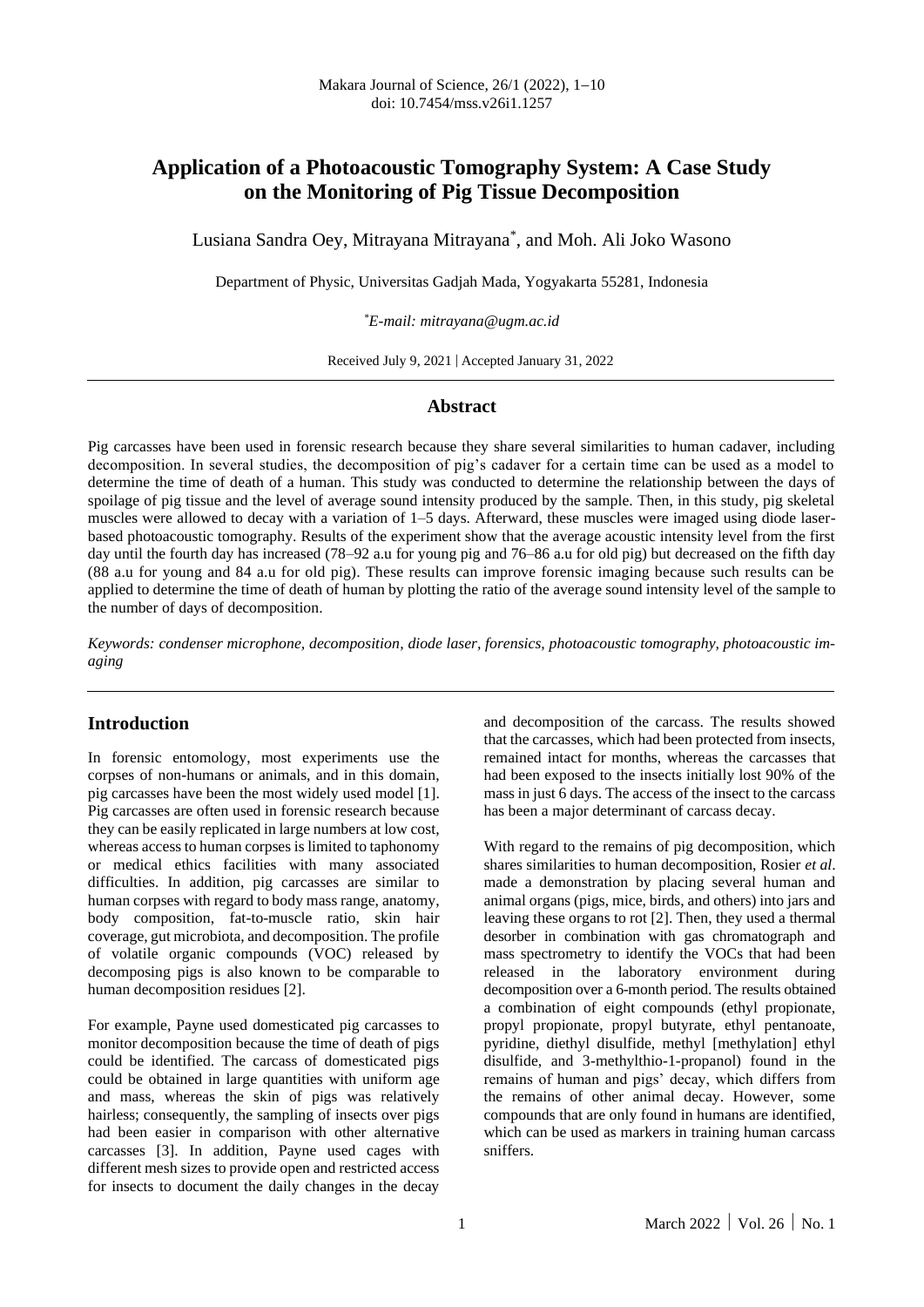The use of pigs as a human analogy in forensic science, in addition to providing information about the pattern of decay, can also provide information about the time of death. Similarly, Niederegger *et al*. used pigs to solve the case of the discovery of a half-buried human corpse, which time of death had been unknown, using only shorts and socks [4]. Pigs with the same mass weight were buried with the same environmental conditions from which the human corpse had been found. The results of the experiment showed post mortem interval, which had been approximately 2–3 weeks. These results were later confirmed by the witnesses who confirmed the estimated time of death of the human corpse or the victim.

At present, the use of imaging such as computed tomography (CT) and magnetic resonance imaging has been widely used in forensic radiology [5]. The first postmortem CT was reported in the late 1970s in a case of a fatal cranial bullet wound. CT has been widely used in detecting the cause of death and in gathering insight into the postmortem state, instead of the time of death, of the deceased.

With regard to object imaging, another technique known as photoacoustic tomography (PAT) has also been widely used. Using PAT, the object is irradiated by a shortpulsed laser beam [6] (Figure 1). Some of the light is absorbed by the object, while the remaining light is converted into heat. Then, the heat becomes a pressure rise through thermoelastic expansion. The pressure rise is propagated as an ultrasonic wave, which is referred to as a photoacoustic wave. Thus, the photoacoustic waves are detected by an ultrasonic transducer and used by a computer to form an image.

A photoacoustic imaging device based on a diode laser with an open-cell model was created and developed by Silalahi (2017) for laboratory purposes [7]. This prototype system has utilized a commercial microphone that works on audio frequencies and photoacoustic data processing using Fourier transformation-based software. The system can image the same biological tissue as the original sample with good image contrast, such as measuring blood concentrations, distinguishing formalin and non-formalin tissues, and analyzing the addition of formalin levels in flesh.

The ability of the PAT tool to properly image biological tissue can be used for forensic research purposes. With regard to the statement, in this study, PAT has been used to take images of pork carcasses that had been left to rot from 1–5 days after being decapitated. The study has been conducted by taking and decomposing the muscles of two pigs with different weights and ages, namely, young pigs aged 4–5 months weighing 30–40 kg and old pigs 3–4 years old weighing 70–80 kg. The results of the study are presented in the form of image and average sound intensity level that have been gathered from the sample. Based on the shared characteristics between pig carcass and human corpse, the results of the study can be used as an overview or an analogy for estimating the time of human death because the studies on the time of death of human corpses have always relied on analysis in the fields of entomology, biology, and chemistry.

#### **Methods**

Sample preparation. The researchers gathered the samples of the study by taking tissues (leg/ham) of pig carcass shortly after the pigs had been decapitated at the abattoir. The muscles were gathered from pig carcasses because their muscles had a homogeneous structure. Then, the thigh muscles were collected in five pieces with the same dimensions and mass. These pieces should be exposed for 5-day variation, starting from Day 1 until Day 5. These five pieces served as a weight control for the sample mass and its initial shape prior to decomposition. Afterward, each piece had been placed in a plastic jar, which had been perforated around the side with a diameter  $\pm 5$  mm to provide access to the insects to start the spoilage.

A sample was collected from one of the jars and was imaged using the PAT tool every day. The size for sample imaging was  $8 \text{ mm} \times 8 \text{ mm}$  with a thickness of 0.5 cm through an acrylic box, which design could be found in Figure 2. The acrylic box feature helped the samples to attain the same size and thickness. In addition, it assisted the flattening of the sample surface. A black stained-glass plate was used as the sample base whenever the samples were imaged using a PAT tool to attain the contrast media of the sample.



**Figure 1. PAT Imaging Principle [6]**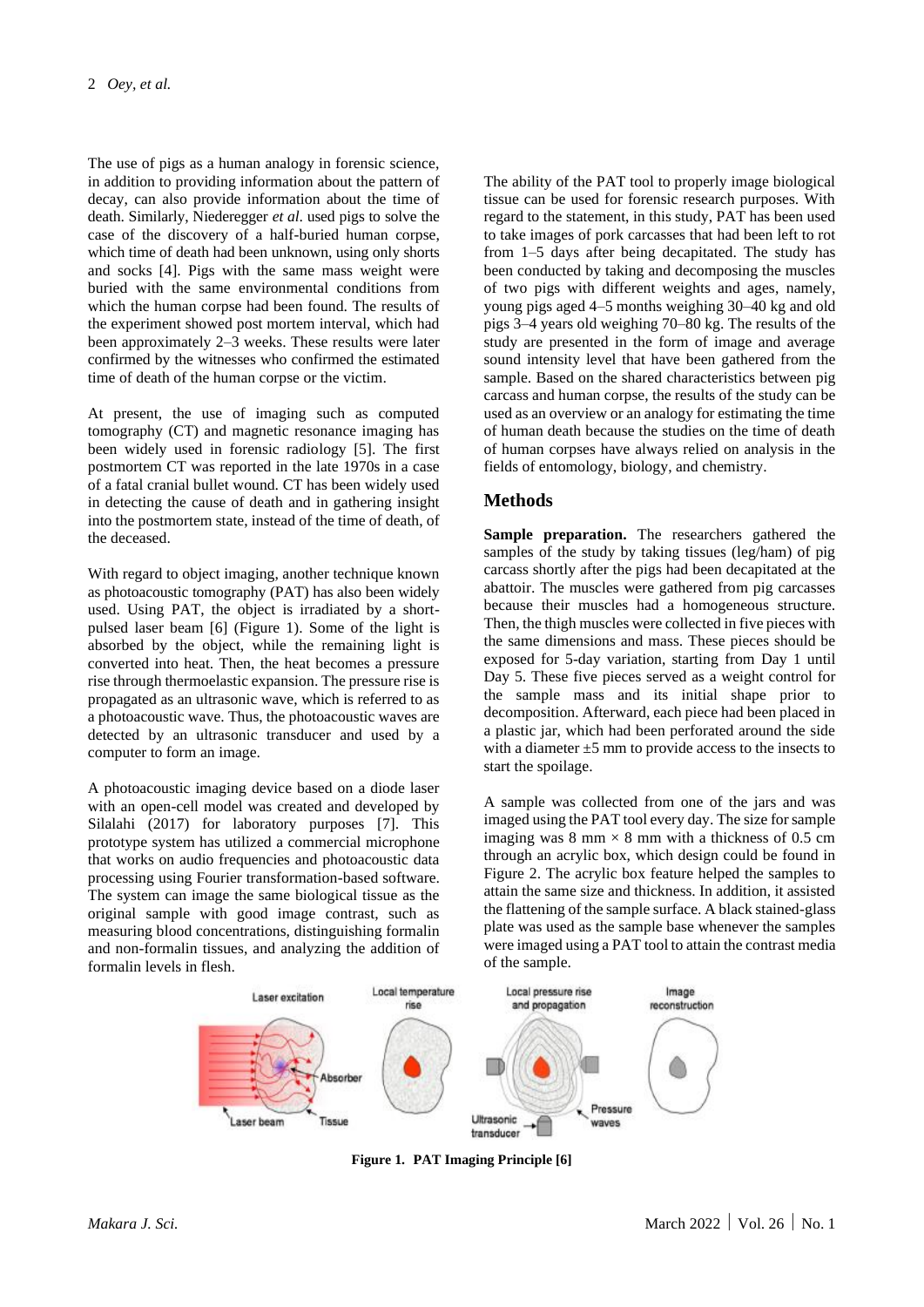

**Figure 2. Acrylic Box (Below) as the Control of Sample Dimensions and Thickness and Black Glass (Above) as the Sample base in Imaging**



**Figure 3. Schematic of the Photoacoustic Tomography Imaging System based on (a) Diode Laser, (b) Electret Condenser Microphones, (c) Motor Stepper, (d) Soundcard, (e) Microcontroller, (f) Raspberry Pi, (g) Interface Screen, and (h) Sample/Object [9]**

**Photoacoustic tomography imaging tool.** The photoacoustic imaging device that had been used was based on a diode laser with an open-cell model (Figure 3).

In this system, the laser that had been used was a blue diode laser with a wavelength of 450 nm and an output power of 1000 mV to generate photoacoustic waves. The resulting photoacoustic waves were then detected by a sound detector in the form of a Behringer 8000 condenser microphone that worked at audio frequencies. Afterward, the detected sound was amplified by the Behringer soundcard. The detector and mechanical system were integrated and controlled by computer software. Meanwhile, for photoacoustic data processing, Fouriertransformation-based software was used. Thus, this system could image the network and reduce the use of hardware and required costs.

Before taking images of decaying pig tissue samples, characterizing the frequency and duty cycle on the PAT tool was necessary for researchers. The characterization aimed to determine the frequency of laser modulation and duty cycle and produce quality object images. Optimal frequency and duty cycle were fixed and used to image pig tissue samples with decomposition variations of 1–5 days. The scan results showed the image and average acoustic intensity level of the object, which could provide the ratio of decay days to the average acoustic intensity level of the sample.

#### **Results**

**Monitoring the decomposition of pig tissue.** The results of monitoring the decomposition of pig tissue are shown in Figure 4 and Table 1.

On the sixth day, almost all of the sample mass was eaten by maggots, and it was difficult to collect because it had changed to liquid (Table 1). Thus, this study was limited to the fifth day. For further research, liquid decomposition must be characterized.

**Optimum frequency and duty cycle.** The frequency and duty cycle should be determined to confirm whether or not the PAT tools can image the tissue well. Each material (tissue, fluid, etc.) has different characteristics, including its optimum frequency and DC. For each frequency and DC setting in imaging pig muscle in the research environment, different maximum intensity levels are produced (Figure 5).

From Figure 5, found that the frequency and optimum DC are  $20,000$  Hz and DC 40%, respectively. The intensity profile of the pig muscle sample at 20,000 Hz has the least noise (Figure 6).

Figure 7 shows the results of sample imaging at 20,000 Hz and 40% DC with a good contrast. The background (sample base) is shown in red with high intensity level, whereas the pork muscle sample is shown in blue with a low intensity level. The resulting intensity level is related to the sound absorption ability of the sample.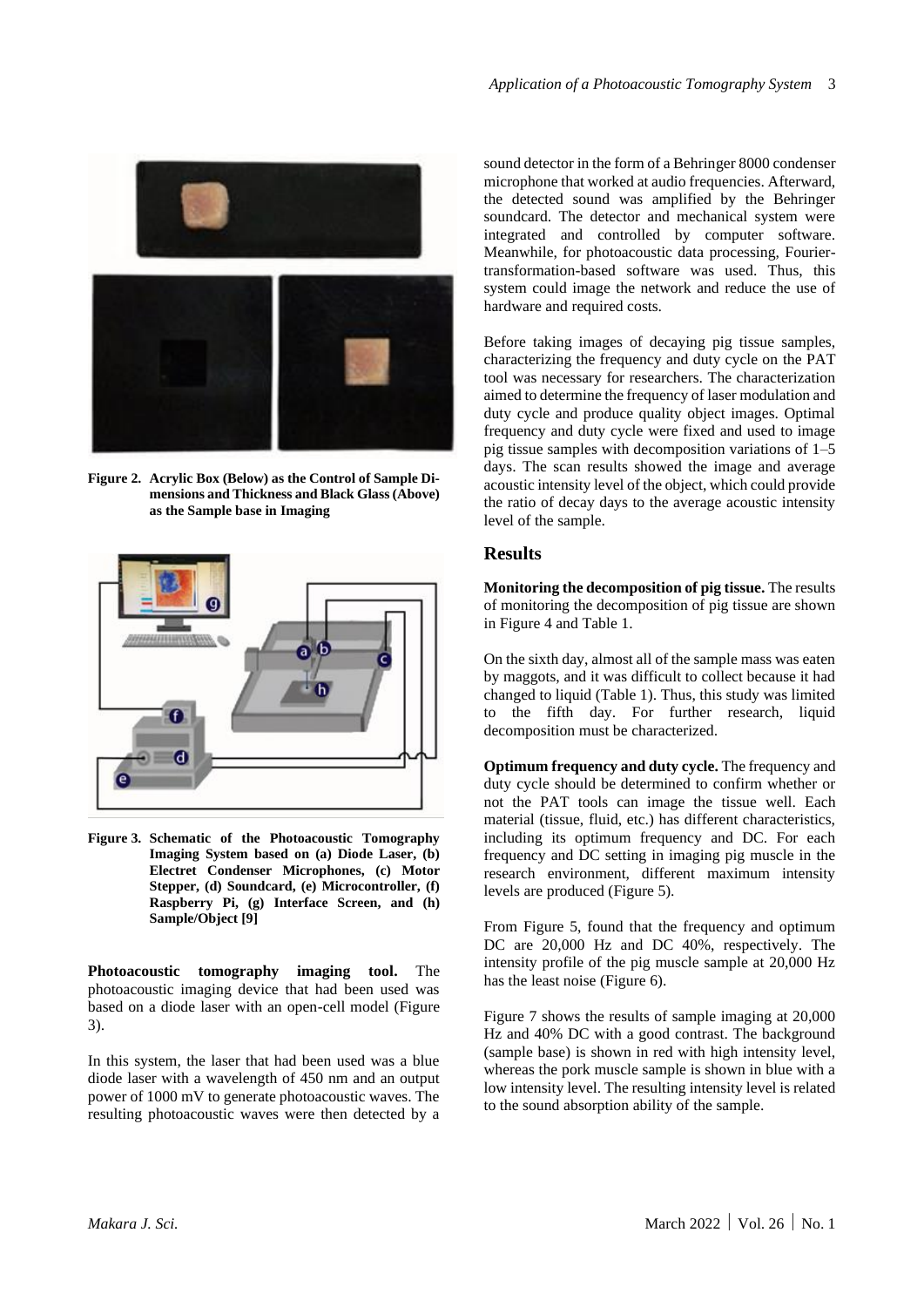

**Figure 4. Decomposition with Control Variation in 1 to 6 Days**

#### **Table 1. Physical Characteristics of Samples during Decomposition (Figure 4)**

| Day | <b>Characteristic</b>                                                                                                                                                                                                                                                         |
|-----|-------------------------------------------------------------------------------------------------------------------------------------------------------------------------------------------------------------------------------------------------------------------------------|
|     | Fresh meat, red color, smells fishy                                                                                                                                                                                                                                           |
|     | The meat is red, starting to emit a foul smell and a little liquid; at the same time, there are small<br>flies flying around the jar                                                                                                                                          |
| 3   | The meat has decreased in color, the stench has increased, the liquid has increased, and the<br>small maggots have been found around the sample                                                                                                                               |
| 4   | The red color of the meat has decreased in comparison to the previous day, the smell is very<br>strong, the decomposition liquid is increasing, and the maggots are getting bigger                                                                                            |
| 5   | The color of the meat has decreased, the pungent odor has begun to decrease, the decomposition<br>fluid has increased dramatically, and the maggots has increased in size; on the contrary, some of<br>the mass from the meat has decreased due to being eaten by the maggots |
| 6   | The color of the meat is similar to the fifth day, the pungent smell is still present, the<br>decomposition liquid is increasing, the maggots are getting bigger, and eventually the mass of<br>the meat has been very little                                                 |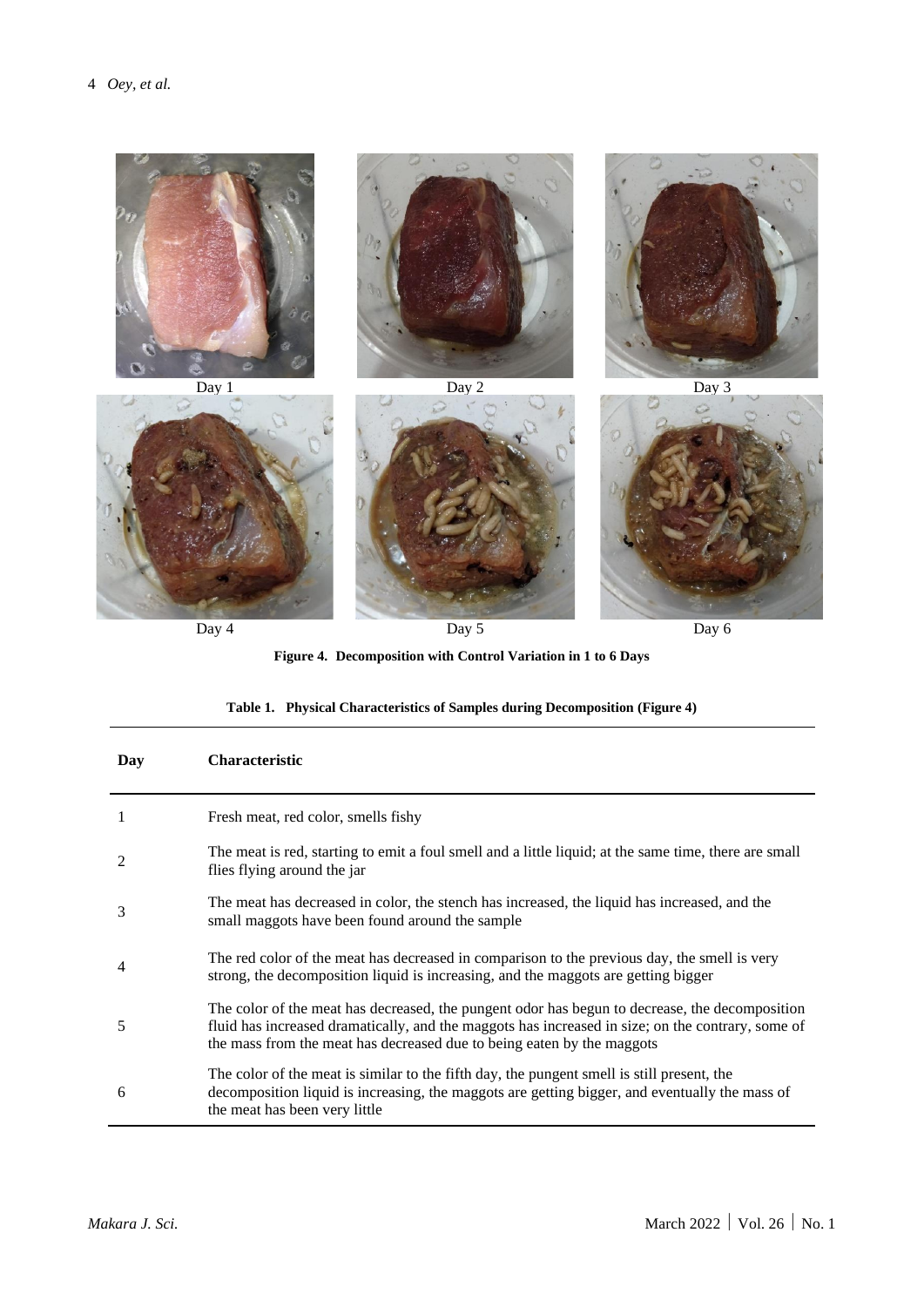

**Figure 5. Plot of Frequency and Duty Cycle Data against the Level of Sound Intensity Produced**



**Figure 6. Spectrum at 20,000 Hz**

**Sample thickness.** The PAT tools that have been used can image tissue with a small size from 0.75 mm, with a penetration depth of 0.5 mm [7]. Thus, an experiment can be conducted to determine the size and minimum thickness of the sample and make sampling more effective and efficient. The study was conducted by performing experiments with several thickness variations, starting from 0.5 cm to 3 cm with a dimension of 8 mm  $\times$  8 mm. A thickness of 0.5 cm has been selected for ease when cutting the sample, particularly when the sample has been watery. If the sample is too small, then it is easily broken and uneven. Figure 8 shows the results of determining the average sound intensity level for each thickness of the sample.

**Differences in sampling locations.** With regard to the location of decay sampling, the sample is divided into three areas: the surface area that interacts directly with air, the middle area with a certain depth from the surface, and the bottom area that is submerged in the decomposition liquid. The sample distribution is illustrated in Figure 9. The division of this area is important to see the relationship between the sampling area and the average sound intensity level produced.

The average sound intensity level for the first to fifth day of decay and for the upper, middle, and lower regions is shown in Table 2 and Figure 10.

**Relationship between the average sound intensity level and day of decay.** This study aims to determine the ratio of the average sound intensity level of the sample to the number of days of decomposition. The results of PAT images for the young and old pig samples collected from old pigs and the samples collected from the young pigs are shown in Figure 11.

The resulting image in Figure 11 was plotted using origin software to obtain a range of sample intensity values, and then the average was calculated. The average sound intensity level for the samples of old and young pigs is shown in Figure 12.



**Figure 7. Sample and Scanned Image Results with a Frequency of 20,000 Hz and a Duty Cycle of 40%**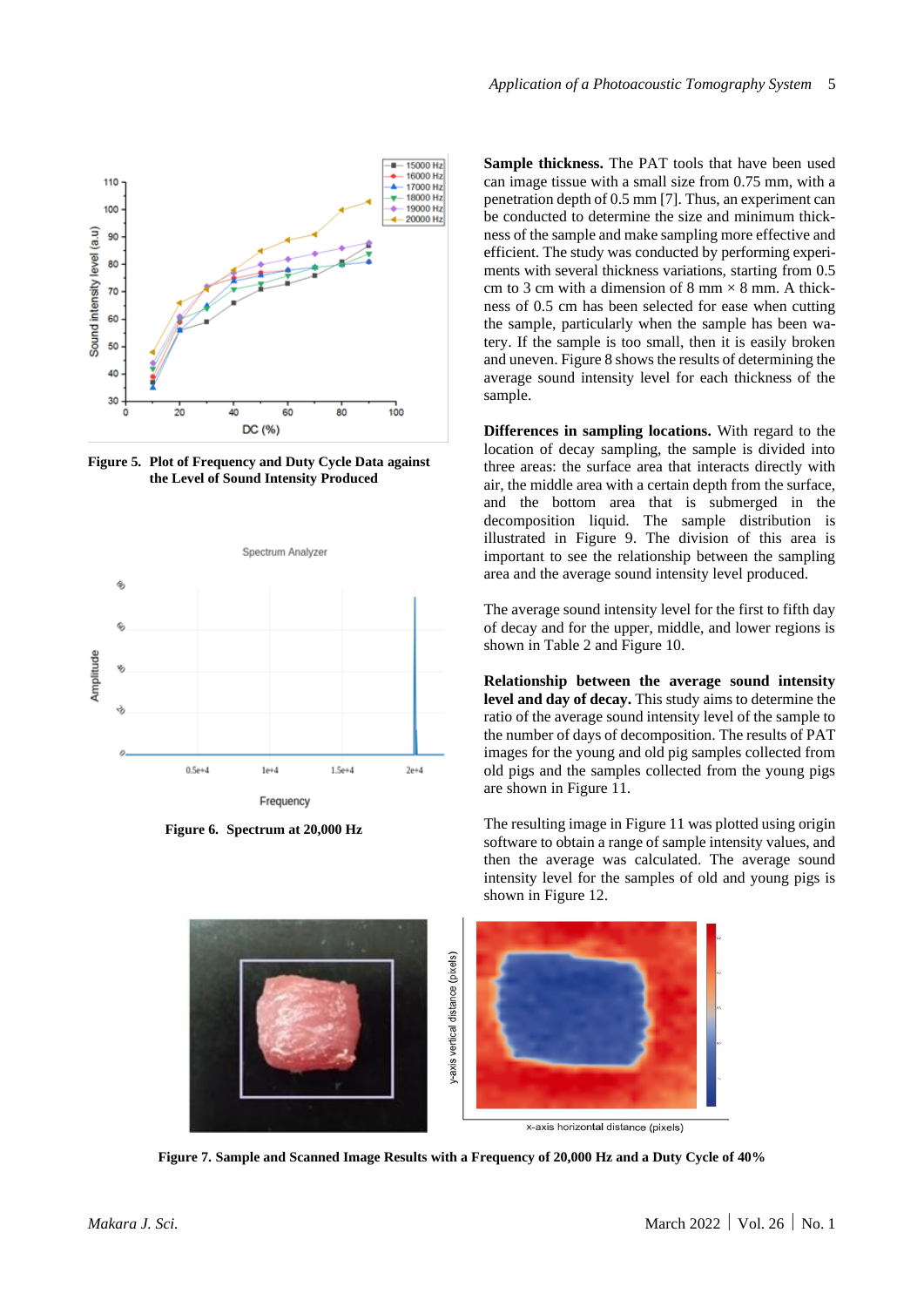

**Figure 8. Ratio of the Thickness of the Sample to the Level of the Average Sound Intensity Produced**



**Figure 9. Categorization of Sampling Locations: Surface, Middle, and Bottom Areas**

| Table 2. Results of the Average Intensity Level for Each Sampling Location on Each Day of Decay |  |  |
|-------------------------------------------------------------------------------------------------|--|--|
|                                                                                                 |  |  |

| Location           |        | 2      | 3      | $\overline{4}$ | 5      |
|--------------------|--------|--------|--------|----------------|--------|
| Upper              | 77 a.u | 79 a.u | 84 a.u | 86 a.u         | 85 a.u |
| Middle             | 77 a.u | 80 a.u | 83 a.u | 87 a.u         | 84 a.u |
| Lower              | 77 a.u | 80 a.u | 83 a.u | 86 a.u         | 84 a.u |
| Standard deviation | 0.00   | 0.51   | 0.50   | 0.45           | 0.53   |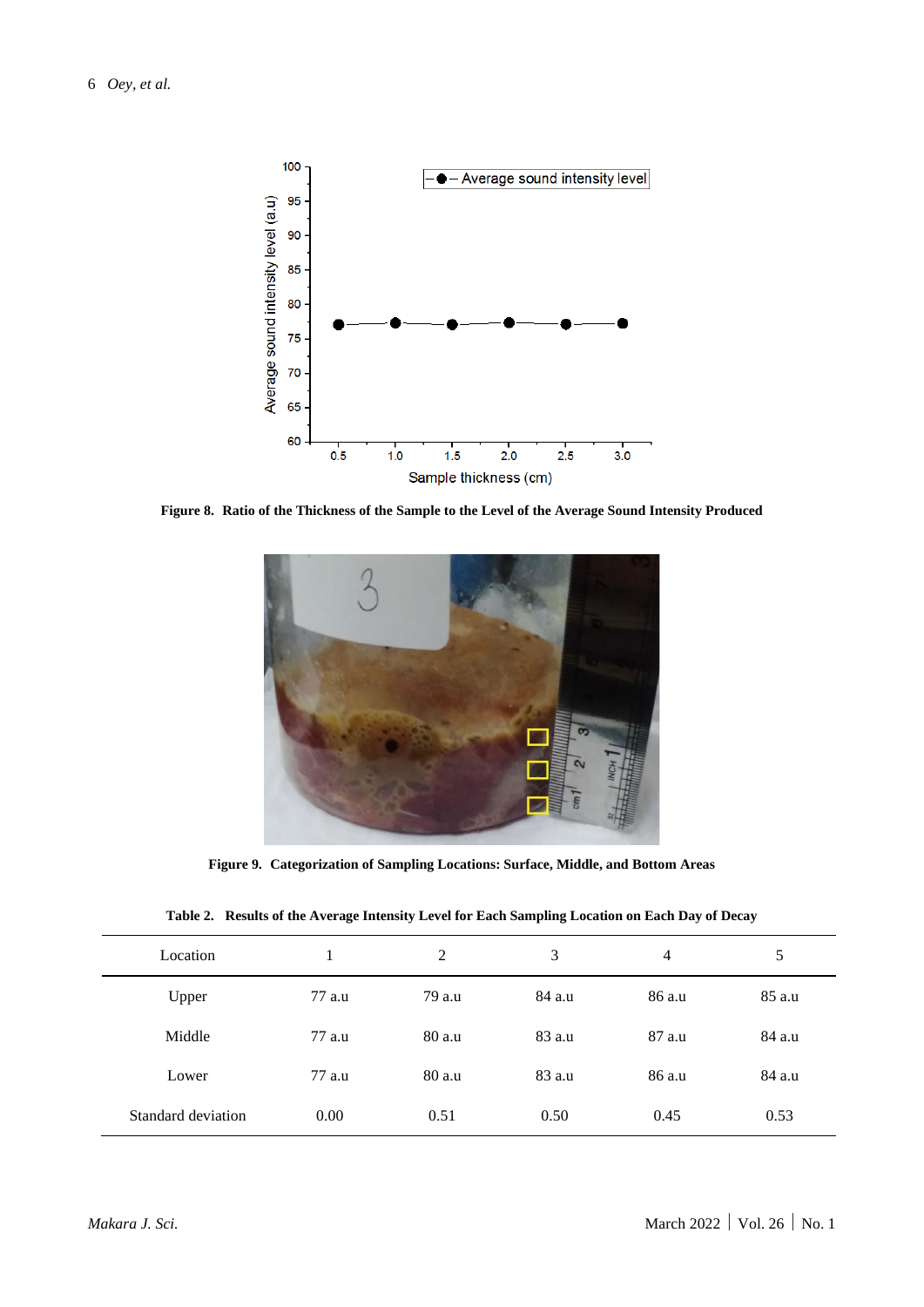

**Figure 10. Sample Locations against the Average Intensity Level Shown in Table 2**









**Figure 11. Young Pig Tissue Image with Variations in the Number of Days of Decomposition from the First to the Fifth Day**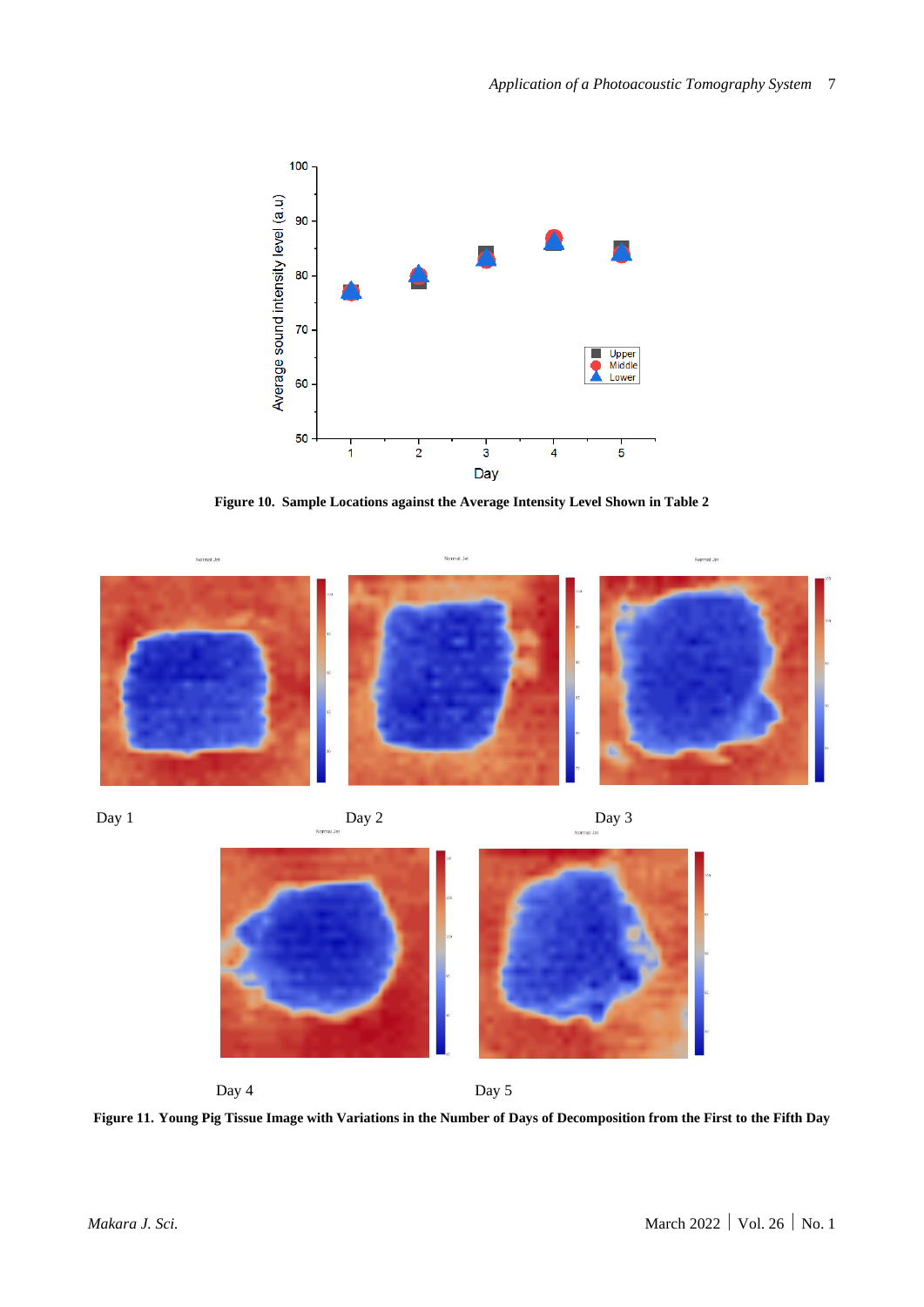

**Figure 12. Ratio of the Number of Days of Decay to the Mean Sound Intensity Level for Samples of Old Pigs (Red Plot) and Young Pigs (Blue Plot)**

#### **Discussion**

After the time of death, autolysis will be conducted, in which digestive enzymes break down body tissues [8]. Autolysis first begins in the cells that are more metabolically active and have more hydrolytic enzymes. Although autolysis has been found to begin as soon as 4 min after death, the time at which it begins varies by tissue and organ type. The first organs to decay are the intestines, stomach, pancreas, liver, heart, and blood, followed by the lungs, kidneys, bladder, and brain. Afterward, the skeletal muscle is the next tissue to decay, followed by more durable connective tissue. In addition, this study has used the leg of the pork that has a homogenous structure as a control variable for the decay because this part has higher level of durability than any other organ.

During autolysis, the cells show two main types of microscopic and macroscopic changes [8]. The first type is coagulative necrosis, which has been characterized by the preservation of the original structure of the tissue for several days after cell death. Then, the second type is liquefactive or colliquative necrosis, which has been defined as the partial or complete disintegration of dead tissue into a fluid, viscous mass. Thus, the presence of fluid around the corpse are also found during decomposition.

In addition to monitoring autolysis, interesting information can be found from the size of the maggots on each day of decomposition (Figure 4). Since the presence of the flies around the sample, the maggots that have

appeared are visible to the eye on the third day, and this situation continuous every day with the increase of the size of the maggots. Autolysis is also characterized by the appearance of gas from protein metabolism. Gases resulting from decomposition in pigs is similar to that produced during the decomposition of human corpses. In this study, the pungent smell of gas had started on the second day. The maximum gas odor has been found on the fourth day, whereas on the fifth day, the odor has slowly decreased because of the sample mass. Furthermore, the sample mass has begun to shrink because they are being eaten by the insects.

The information on the physical changes of the muscles during decomposition can be related to the use of PAT imaging tools. Notably, the PAT tools can image and differentiate networks. In this case, these tools can provide information in the form of images and average sound intensity level from the decaying sample throughout daily variation.

Figure 5 shows that the greater the value of the optimization frequency and the duty cycle, the higher the maximum intensity level has been produced. The optimum frequency is determined by the highest peak intensity value generated for each frequency variation with the minimum noise. In this research environment, the noise remains high at frequencies of 15,000 Hz and 16,000 Hz, which are marked as background frequencies. At high temperature, the value of the duty cycle (light intensity) or the laser power emitted will burn the sample. Pork muscle samples will dry and change to dark red at DC 50% and burn at DC 90%. Therefore, the frequency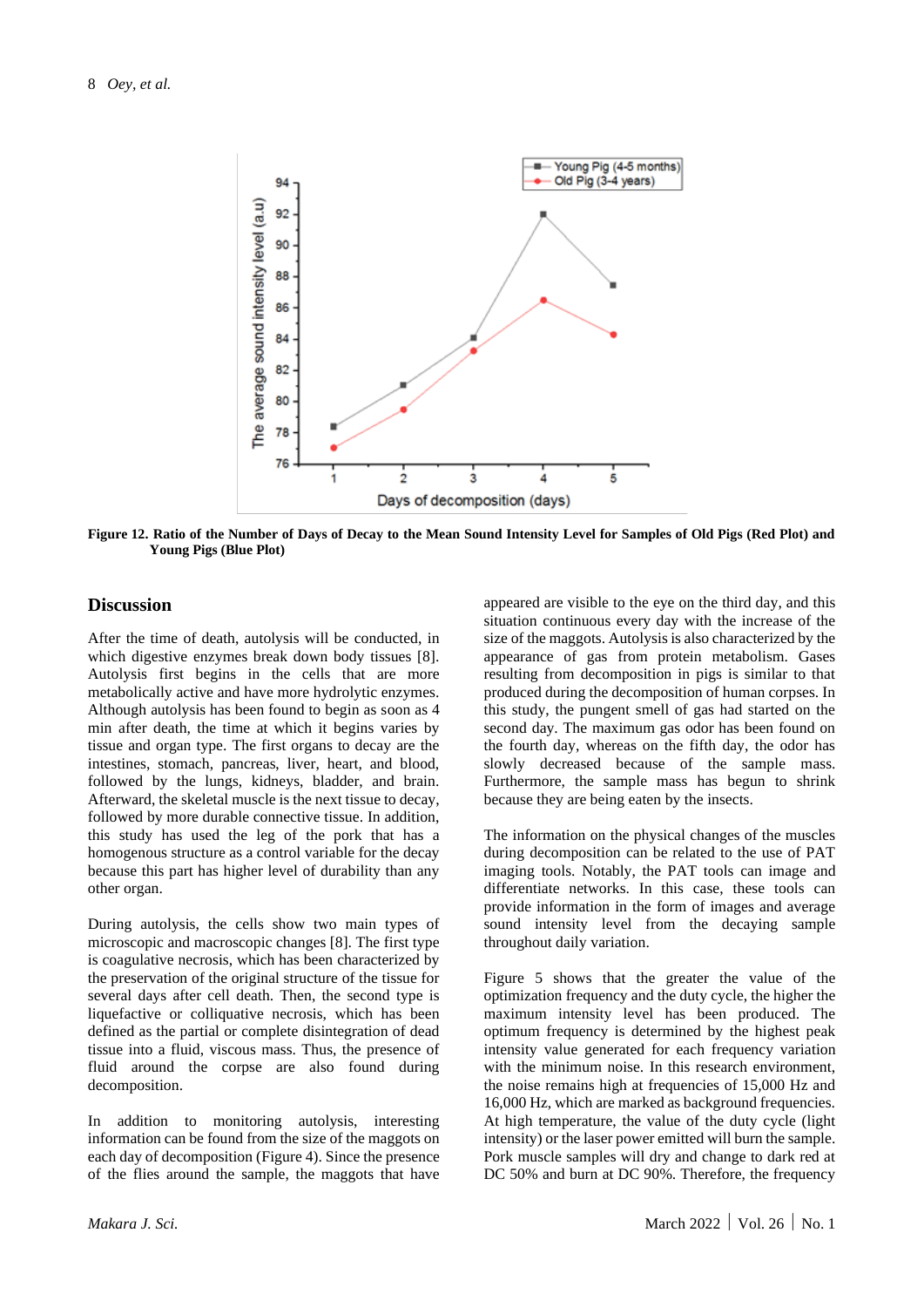Figure 8 shows the results of determining the average sound intensity level for each thickness of the sample, which has the same value for each thickness and small standard error (0,11). Different samples produce the same intensity level value because several image results of the sample can display an image of meat fibers that accidentally stick out of the sample with the same intensity level. The minimum thickness of the sample is important for sampling if human flesh is used in the future. Thus, by taking a small part of a human corpse, the time of death particularly for corpses that may suffer from an accident, mutilation, and so on may be determined.

Figure 9 show the sample distribution, then the results of the average intensity level for each sampling location on each day of decay shown by Figure 10. Figure 10 shows that the value of the average intensity level generated in each sampling area has almost the same value. The difference in the existing values is due to the noise that breaks through the imaging process, resulting in different ranges of sound intensity values and average values. However, the difference or standard deviation (Table 2) is small, which can be ignored. Thus, sampling can still be performed either in the surface, middle, or bottom areas that are submerged in the decomposition liquid.

As shown in Figure 11, the PAT tool can distinguish the rotten tissue from the background. The selection of the right background can increase the contrast of the image between the background (red) and decaying tissue (blue), starting from the first day to the fifth day. The difference in the image (Figure 11) is due to the shape of the sample, in which the sample can be easily formed into a box through the mold on the first day (Figure 2). In addition, from the second day onwards, the sample becomes difficult to form because the tissue is getting softer and juicier. The same occurrence in Figure 11 also applies to the old pig sample.

The tissue of the old pig is darker red in comparison with that of the young pig. In addition, the old pig has denser muscle structure than the young pig. During decomposition, the tissue of the old pig tissue lasts longer than that of the young pig, whereas the change in color within the tissue of the young pigs is faster than that of old pigs. The young pig has shown more active rotting characterization based on its strong odor, and the maggots grow at a fast rate. The maggots have preferred the tissue of the young pork.

Acoustic impedance is also affected by the density of the medium and the color difference among the soft tissues

[7]. Differences in density and color among soft tissues indicate that biological tissues have different mechanical, optical, and thermal properties, thereby resulting in different acoustic impedances. As shown in Figure 12, old and young pigs have the same pattern, including an increasing level of acoustic intensity from the first day until fourth day and the decreasing level of acoustic intensity on the fifth day. From the first day to the third day, the average acoustic intensity level has linearly increased. Then, the fourth day seems to be the peak for the increase of the acoustic intensity within the sample because of the pungent odor and softer tissues. On the fifth day, the sample has suffered from a decrease in the level of acoustic intensity. Physically, the pungent odor has begun to decrease because of more decomposition liquid. Consequently, on the sixth day, almost all of the tissue mass has been eaten away by the maggots; therefore, the sample has been difficult to image because it has turned into liquid.

The difference among the samples collected from the old pig and those collected from the young pig lies in the range of acoustic intensity levels. Young pig has a higher acoustic intensity range than the old pig because the tissue of the young pig is still fresh from the first until the fifth day of decomposition. This result is due to differences in tissue density and color and other biological factors that influence decomposition. Thus, the age and weight of the tissue have the characteristics of their respective acoustic intensity levels. If further studies will be conducted on human cadavers, then these studies should focus on several factors such as sex, weight, and age. Furthermore, the plot of the average daily intensity level can be used as a reference to determine the time of human death in the span of days and or until all parts of the human body have decomposed.

#### **Conclusion**

This study demonstrates the ability of a PAT imaging system to monitor the decomposition of pig tissue. During decomposition, pig tissue undergoes various physical changes, which have been indicated by different average sound intensity levels for each day of decomposition. The results of the experiment show that the average of the acoustic intensity level from the first day until the fourth day for young and old pigs has increased from 78 a.u. to 92 a.u. and from 76 a.u. to 86 a.u., respectively, but decreased on the fifth day (88 a.u. for young pig and 84 a.u. for old pig). This information can be useful for forensic studies, where PAI can be used in the future to determine the time of death by plotting the ratio of the average sound intensity level of the sample to the number of days of decomposition. If further research will be conducted on human cadaver, then it should consider the human age, weight, and sex.